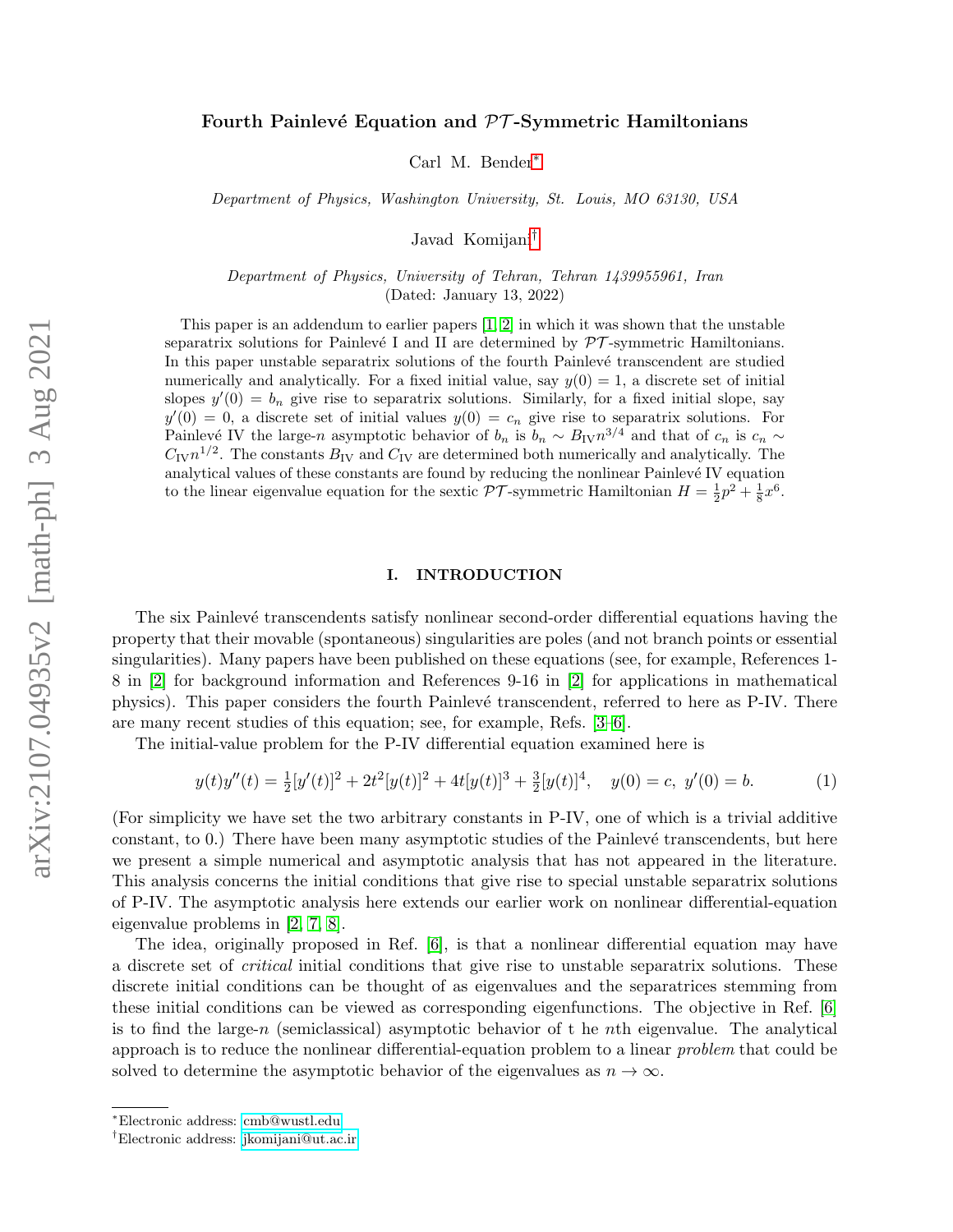A toy model used in Ref. [\[6\]](#page-8-3) to explore the properties of nonlinear eigenvalue problems is the first-order differential-equation problem

<span id="page-1-0"></span>
$$
y'(t) = \cos[\pi t \, y(t)], \quad y(0) = a. \tag{2}
$$

The solutions to this initial-value problem exhibit n maxima before vanishing like  $1/t$  as  $t \to \infty$ . As the initial condition a increases past critical values  $a_n$ , the number of maxima of  $y(t)$  jumps from *n* to  $n + 1$ . At  $a_n$  the solution  $y(t)$  is an unstable separatrix: If  $y(0)$  is slightly below  $a_n$ ,  $y(x)$ merges with a bundle of stable solutions all having n maxima and when  $y(0)$  is slightly above  $a_n$ ,  $y(x)$  merges with a bundle of stable solutions all having  $n + 1$  maxima. We seek the asymptotic behavior of  $a_n$  for large n, which is the analog of a high-energy semiclassical approximation in quantum mechanics. In Ref.  $[6]$  it is shown that for large n the nonlinear differential equation [\(2\)](#page-1-0) reduces to a linear difference equation for a one-dimensional random walk. The difference equation is solved exactly, and it is shown that

<span id="page-1-1"></span>
$$
a_n \sim 2^{5/6} \sqrt{n} \quad (n \to \infty). \tag{3}
$$

Kerr subsequently found an alternative solution to this asymptotics problem and verified [\(3\)](#page-1-1) [\[9\]](#page-8-6).

The nonlinear eigenvalue problem described above is similar in many respects to the linear eigenvalue problem for the time-independent Schrödinger equation. For a potential  $V(x)$  that rises as  $x \to \pm \infty$ , the eigenfunctions  $\psi(x)$  of the Schrödinger eigenvalue problem

$$
-\psi''(x) + V(x)\psi(x) = E\psi(x), \quad \psi(\pm \infty) = 0,
$$
\n(4)

are unstable with respect to small changes in the eigenvalue  $E$ ; that is, if  $E$  is increased or decreased slightly,  $\psi(x)$  abruptly violates the boundary conditions (is not square integrable). Also, like the eigenfunctions (separatrix curves) of [\(2\)](#page-1-0), the *n*th eigenfunction  $\psi_n(x)$  has *n* oscillations in the classically allowed region before decreasing monotonically to 0 in the classically forbidden region.

This paper considers two eigenvalue problems for P-IV. First, we find the large- $n$  behavior of the positive eigenvalues  $b_n$  for the initial condition  $y(0) = 1$ ,  $y'(0) = b_n$  and also the large-n behavior of the negative eigenvalues  $c_n$  for the initial condition  $y(0) = c_n$ ,  $y'(0) = 0$ . We show that

<span id="page-1-3"></span>
$$
b_n \sim B_{\rm IV} n^{3/4} \quad \text{and} \quad c_n \sim C_{\rm IV} n^{1/2}.\tag{5}
$$

In Sec. [II](#page-1-2) we compute the constants  $B_{IV}$  and  $C_{IV}$  numerically and in Sec. [III](#page-5-0) we find them analytically by reducing the large-eigenvalue problem to the *linear* time-independent Schrödinger equation for the sextic  $\mathcal{PT}$ -symmetric Hamiltonian  $H = \frac{1}{2}$  $\frac{1}{2}p^2 + x^6$ . Section [IV](#page-7-0) gives brief concluding remarks.

#### <span id="page-1-2"></span>II. NUMERICAL ANALYSIS OF THE FOURTH PAINLEVÉ TRANSCENDENT

There are three possible asymptotic behaviors of the solutions to the P-IV equation as  $t \to -\infty$ ;  $y(t)$  can approach the straight lines  $y = -2t$ ,  $y = -2t/3$ , or  $y = 0$ . An elementary asymptotic analysis shows that if  $y(t)$  approaches  $y = -2t/3$ , the solution oscillates stably about this line with slowly decreasing amplitude [\[10\]](#page-8-7). However, while  $y = -2t$  and  $y = 0$  are possible asymptotic behaviors, these behaviors are unstable and nearby solutions veer away from them. Here we consider the eigenfunction solutions to P-IV that approach  $y = -2t$  as  $t \to -\infty$ . These separatrix solutions resemble quantum-mechanical eigenfunctions because they have  $n$  oscillations before exhibiting this asymptotic behavior. Because the P-IV equation is nonlinear these oscillations are unbounded; the nth eigenfunction passes through  $[n/2]$  simple poles before smoothly approaching  $y = -2t$  ( $[n/2]$ ) is the greatest integer in  $\leq n/2$ .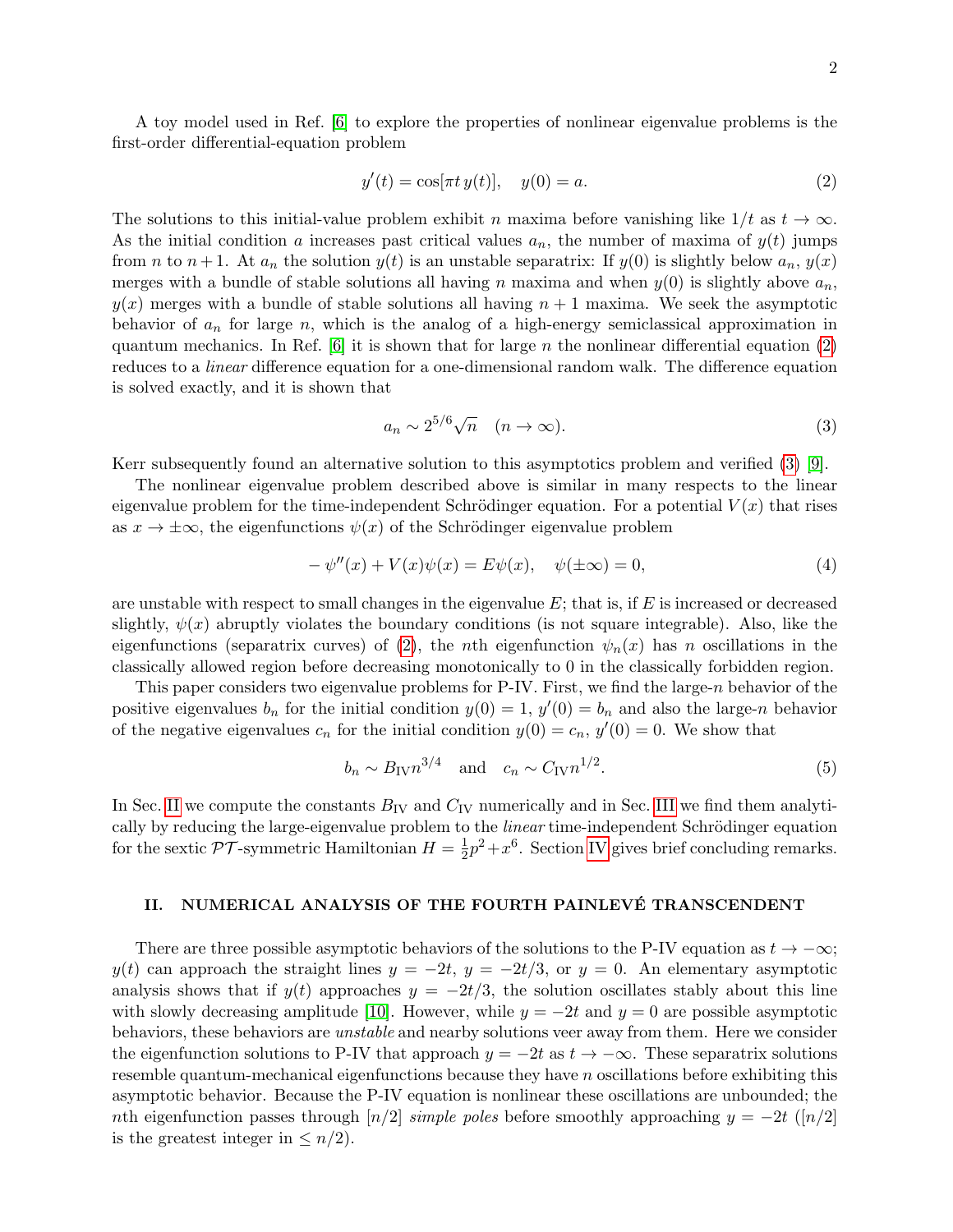We consider two different eigenvalue problems for P-IV that are related to the instability of the asymptotic behavior  $y = -2t$ : (i) We fix the initial value  $y(0) = 1$  and seek the discrete values of the initial slopes  $y'(0) = b$  that give solutions approaching  $-2t$ , and (ii) we fix the initial slope  $y'(0) = 0$  and seek the discrete initial values of  $y(0) = c$  for which  $y(t)$  approaches  $-2t$ .

### A. Initial-slope eigenvalues for Painlevé IV

Let us examine the solutions to the initial-value problem for P-IV in [\(1\)](#page-0-2) for  $t < 0$ . As in Ref. [\[2\]](#page-8-1), we find these solutions numerically by using Runge-Kutta to integrate down the negative-real axis. When we approach a simple pole, we integrate along a semicircle in the complex- $t$  plane around the pole and continue integrating down the negative axis. We choose the initial value  $y(0) = 1$ and allow the initial slope  $y'(0) = b$  to have increasingly positive values. (We only present results for positive initial slope; the P-IV equation is symmetric under  $t \to -t$  and also under  $y \to -y$ .) Numerical study shows that the choice of  $y(0)$  is not crucial if  $y(0) \neq 0$ ; for any  $y(0)$  the large-n behavior of the initial-slope eigenvalues  $b_n$  is the same.

Above the first eigenvalue  $b_1 = 3.15837325$  there is a continuous interval of b for which  $y(t)$  has an infinite sequence of simple poles (Fig. [1,](#page-2-0) left panel). When b increases above the next eigenvalue  $b_2 = 6.18498704$ , the character of the solutions changes abruptly and after  $y(t)$  passes through a finite number of simple poles it begins to oscillate stably about  $-2t/3$  (Fig. [1,](#page-2-0) right panel). When b exceeds the third eigenvalue  $b_3 = 8.79172082$ , the solutions again pass through an infinite sequence of poles (Fig. [2,](#page-3-0) left panel). When b increases above  $b_4 = 11.1720921$ , the solutions again oscillate stably about  $-2t/3$  (Fig. [2,](#page-3-0) right panel). Numerical study verifies that there is an infinite sequence of eigenvalues at which the solutions to P-IV alternate between infinite sequences of simple poles and stable oscillation about  $-2t/3$ .



<span id="page-2-0"></span>FIG. 1: [Color online] Behavior of solutions  $y(t)$  to the P-IV equation [\(1\)](#page-0-2) for initial conditions  $y(0) = 1$ and  $b = y'(0)$ . Left panel:  $b = 5.18498704$ , which lies between the eigenvalues  $b_1 = 3.15837325$  and  $b_2 = 6.18498704$ . Right panel:  $b = 7.18498704$ , which lies between  $b_2 = 6.18498704$  and  $b_3 = 8.79172082$ . The upper dashed line (red) is  $y = -2t$ , which is unstable and the lower dashed line (stable) is  $y = -2t/3$ . In the left panel  $y(t)$  has an infinite sequence of simple poles but in the right panel the poles abruptly end and solution then oscillates stably about  $-2t/3$ .

When  $y'(0)$  is an eigenvalue the solutions exhibit a completely different and unstable behavior from those in Figs. [1](#page-2-0) and [2.](#page-3-0) These solutions pass through a finite number of simple poles (like the oscillations of quantum-mechanical eigenfunctions in a classically allowed region) and then have a turning-point-like transition in which the poles cease and  $y(t)$  exponentially approaches the line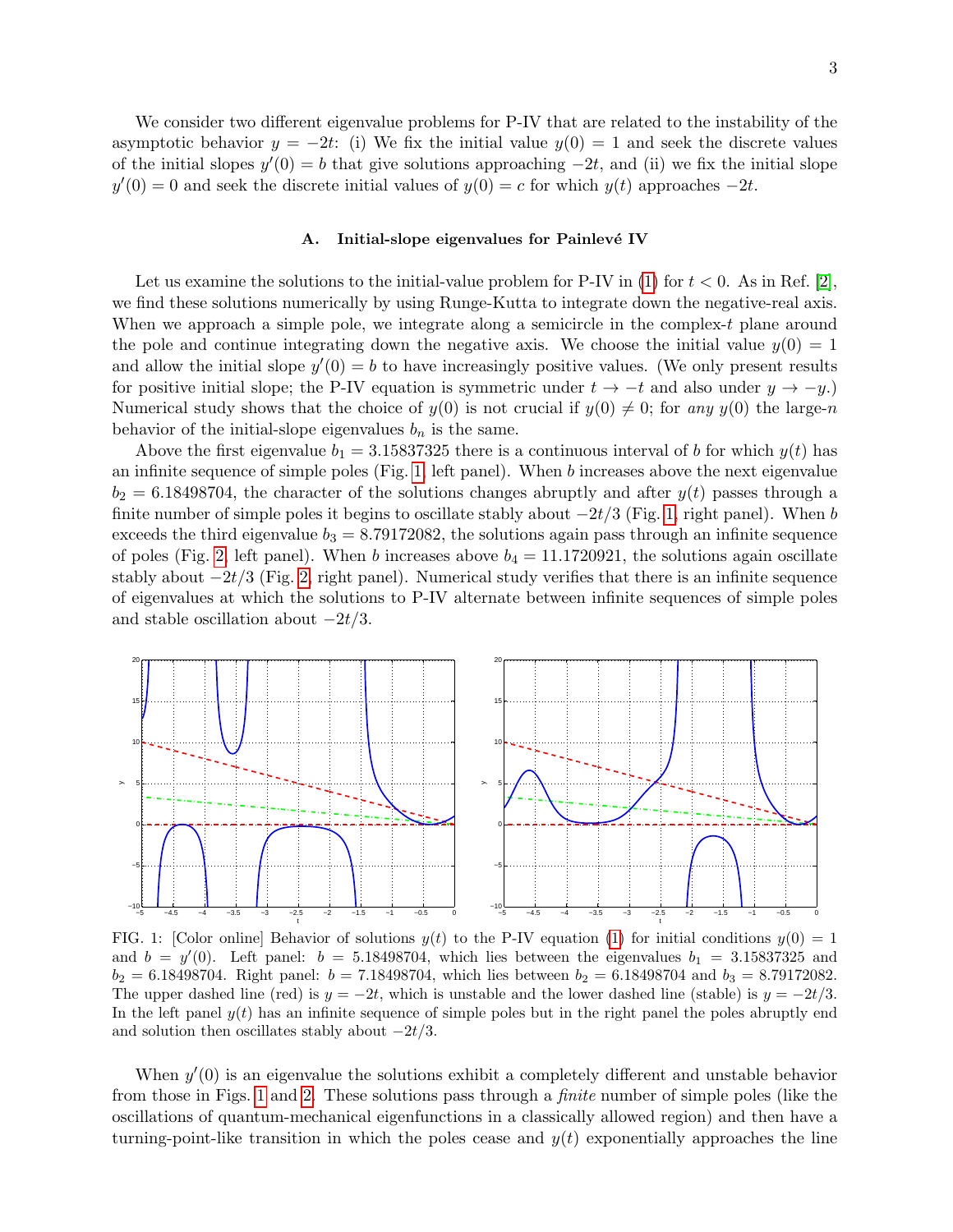

<span id="page-3-0"></span>FIG. 2: [Color online] Solutions to the P-IV equation [\(1\)](#page-0-2) for  $y(0) = 0$  and  $b = y'(0)$ . Left panel:  $b =$ 10.1720921, which lies between the eigenvalues  $b_3 = 8.79172082$  and  $b_4 = 11.1720921$ . Right panel:  $b =$ 12.1720921, which lies between the eigenvalues  $b_4 = 11.1720921$  and  $b_5 = 13.3990049$ .

 $-2t$ . The solutions arising from the first and second eigenvalues  $b_1$  and  $b_2$  are shown in Fig. [3,](#page-3-1) those arising from  $b_3$  and  $b_4$  are shown in Fig. [4,](#page-4-0) and those arising from  $b_{11}$  and  $b_{12}$  are shown in Fig. [5.](#page-4-1) The critical values  $b_n$  are analogous to eigenvalues because they generate *unstable* separatrix solutions; if  $y'(0)$  changes by a small amount above or below a critical value, the character of the solutions changes abruptly and the solutions exhibit the two possible generic behaviors shown in Figs. [1](#page-2-0) and [2.](#page-3-0)



<span id="page-3-1"></span>FIG. 3: [Color online] First two separatrix (eigenfunction) solutions of P-IV with initial condition  $y(0) = 0$ . Left panel:  $y'(0) = b_1 = 3.15837325$ ; right panel:  $y'(0) = b_2 = 6.18498704$ . The dashed lines are  $y = -2t$ and  $y = -2t/3$ .

<span id="page-3-2"></span>As in Ref. [\[2\]](#page-8-1) for P-I and P-II, we have performed a numerical asymptotic study of the critical values  $b_n$  for  $n \gg 1$  by using Richardson extrapolation [\[10\]](#page-8-7). [In this paper we have taken  $y(0) = 1$ but we find that if  $y(0)$  is held fixed, the large-n behavior of the initial slope  $b_n$  is insensitive to the choice of  $y(0)$ . By applying fifth-order Richardson extrapolation to the first twelve eigenvalues, we find the value of  $B_{IV}$  accurate to one part in seven decimal places: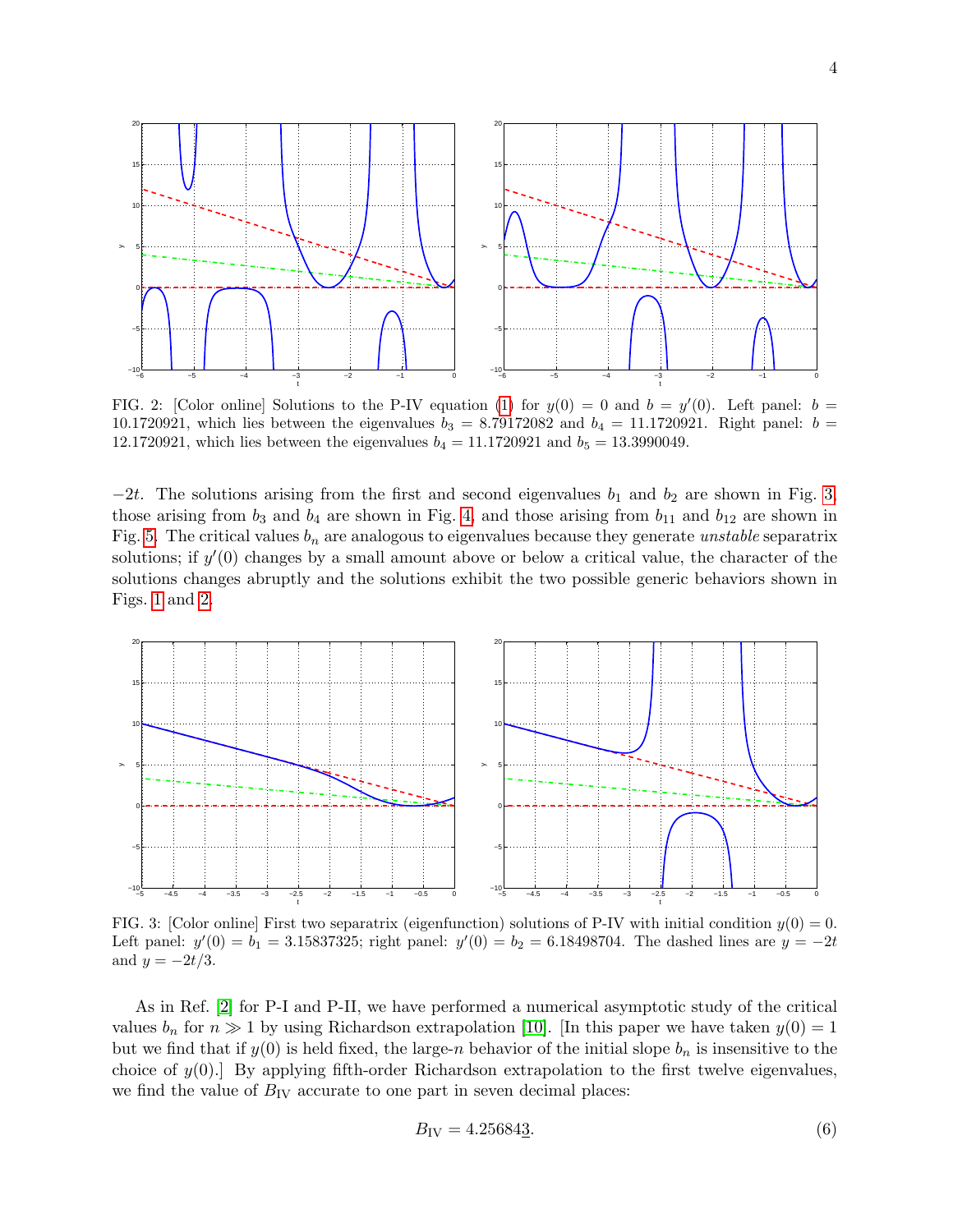

<span id="page-4-0"></span>FIG. 4: [Color online] Third and fourth eigenfunctions of P-IV with initial condition  $y(0) = 0$ . Left panel:  $y'(0) = b_3 = 8.79172082$ ; right panel:  $y'(0) = b_4 = 11.1720921$ .



<span id="page-4-1"></span>FIG. 5: [Color online] Eleventh and twelth eigenfunctions of P-IV with initial condition  $y(0) = 0$ . Left panel:  $y'(0) = b_{11} = 24.9911479$ ; right panel:  $y'(0) = b_{12} = 26.7370929$ . As *n* increases, the eigenfunctions pass through more and more simple poles before exhibiting a turning-point transition and approaching the limiting curve  $-2t$  exponentially rapidly. This behavior is analogous to that of the eigenfunctions of a timeindependent Schrödinger equation for a particle in a potential well; the higher-energy eigenfunctions exhibit more and more oscillations in the classically allowed region before entering the classically forbidden region, where they decay to zero.

#### B. Initial-value eigenvalues for Painlevé IV

If we fix the initial slope at  $y'(0) = 0$  and allow the initial value  $y(0) = c$  to become increasingly negative, we find a sequence of negative eigenvalues  $c_n$  for which the solutions behave like the separatrix (eigenfunction) solutions in Figs. [3–](#page-3-1)[5.](#page-4-1) The first two eigenfunctions are plotted in Fig. [6,](#page-5-1) the next two in Fig. [7,](#page-5-2) and the eleventh and twelth in Fig. [8.](#page-6-0)

Applying fourth-order Richardson extrapolation to the first 15 eigenvalues, we find that for large *n* the sequence of initial-value eigenvalues  $c_n$  is asymptotic to  $C_{\text{IV}}n^{1/2}$ , where

<span id="page-4-2"></span>
$$
C_{\rm IV} = -2.626587.\t(7)
$$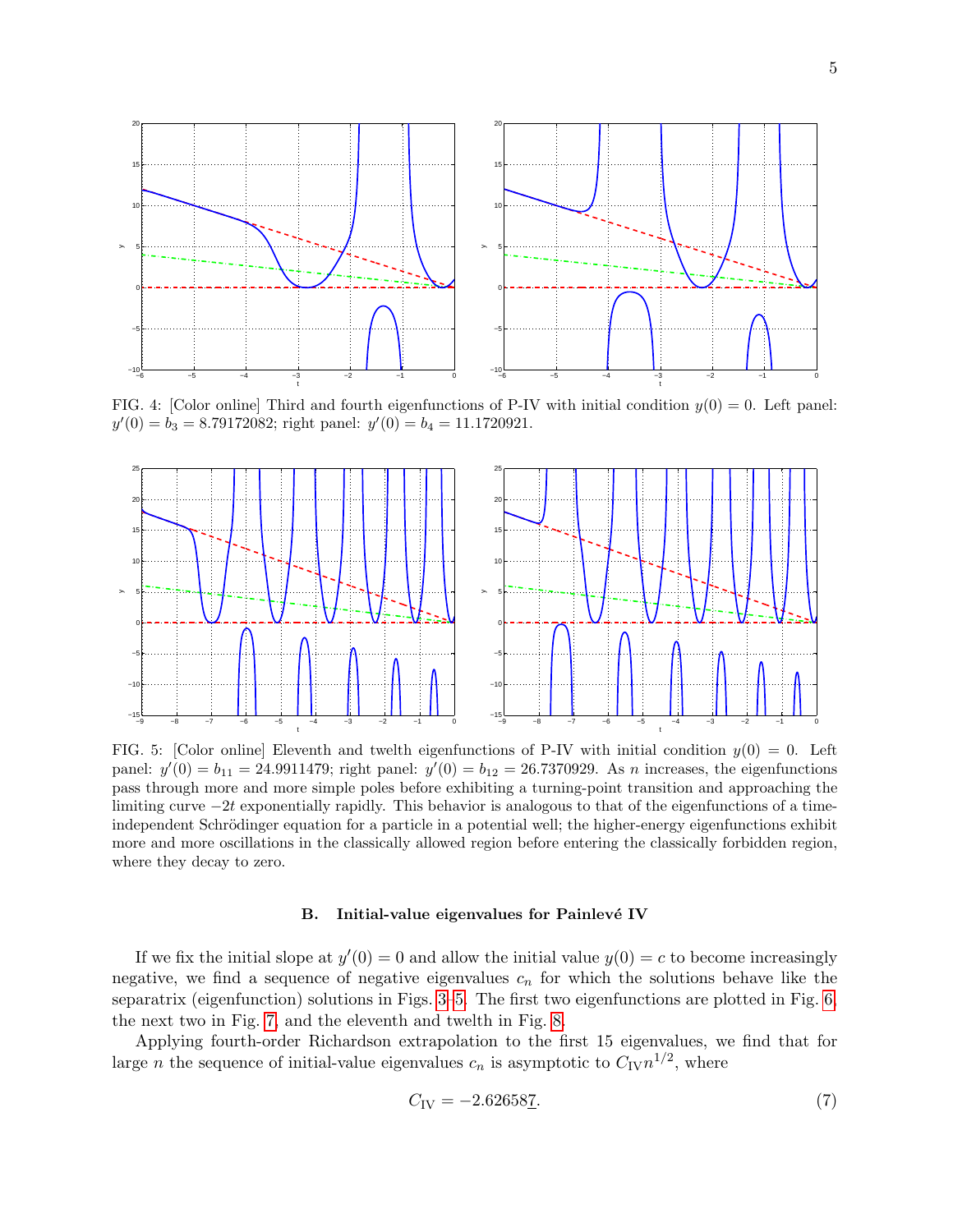

<span id="page-5-1"></span>FIG. 6: [Color online] First two separatrix solutions (eigenfunctions) of Painlevé IV with fixed initial slope  $y'(0) = 0$ . Left panel:  $y(0) = c_1 = -1.98740393$ ; right panel:  $y(0) = c_2 = -3.23535569$ . The dashed curves are  $y = -2t$  and  $t = -2t/3$ .



<span id="page-5-2"></span>FIG. 7: [Color online] Third and fourth eigenfunctions of Painlevé IV with initial slope  $y'(0) = 0$ . Left panel:  $y(0) = c_3 = -4.1616081$ ; right panel:  $y(0) = c_4 = -4.91908695$ .

# <span id="page-5-0"></span>III. ASYMPTOTIC DETERMINATION OF  $B_{VI}$  AND  $C_{IV}$

In this section we present an asymptotic analysis that yields analytic formulas for  $B_{IV}$  and  $C_{IV}$ in [\(6\)](#page-3-2) and [\(7\)](#page-4-2). To begin, we rewrite the P-IV equation [\(1\)](#page-0-2) as

$$
2[y(t)]^{3/2} \left[ \sqrt{y(t)} \right]'' = 2t^2 [y(t)]^2 + 4t[y(t)]^3 + \frac{3}{2} [y(t)]^4.
$$

This suggests the substitution  $u(t) = \sqrt{y(t)}$ , which gives the equation

$$
u''(t) = t2u(t) + 2t[u(t)]3 + \frac{3}{4}[u(t)]5.
$$

Following Ref. [\[2\]](#page-8-1) we multiply by  $u'(t)$  and integrate from  $t = 0$  to  $t = x$ :

<span id="page-5-3"></span>
$$
H \equiv -\frac{1}{2}[u'(x)]^2 + \frac{1}{8}[u(x)]^6 = -\frac{1}{2}[u'(0)]^2 + \frac{1}{8}[u(0)]^6 - I(x),\tag{8}
$$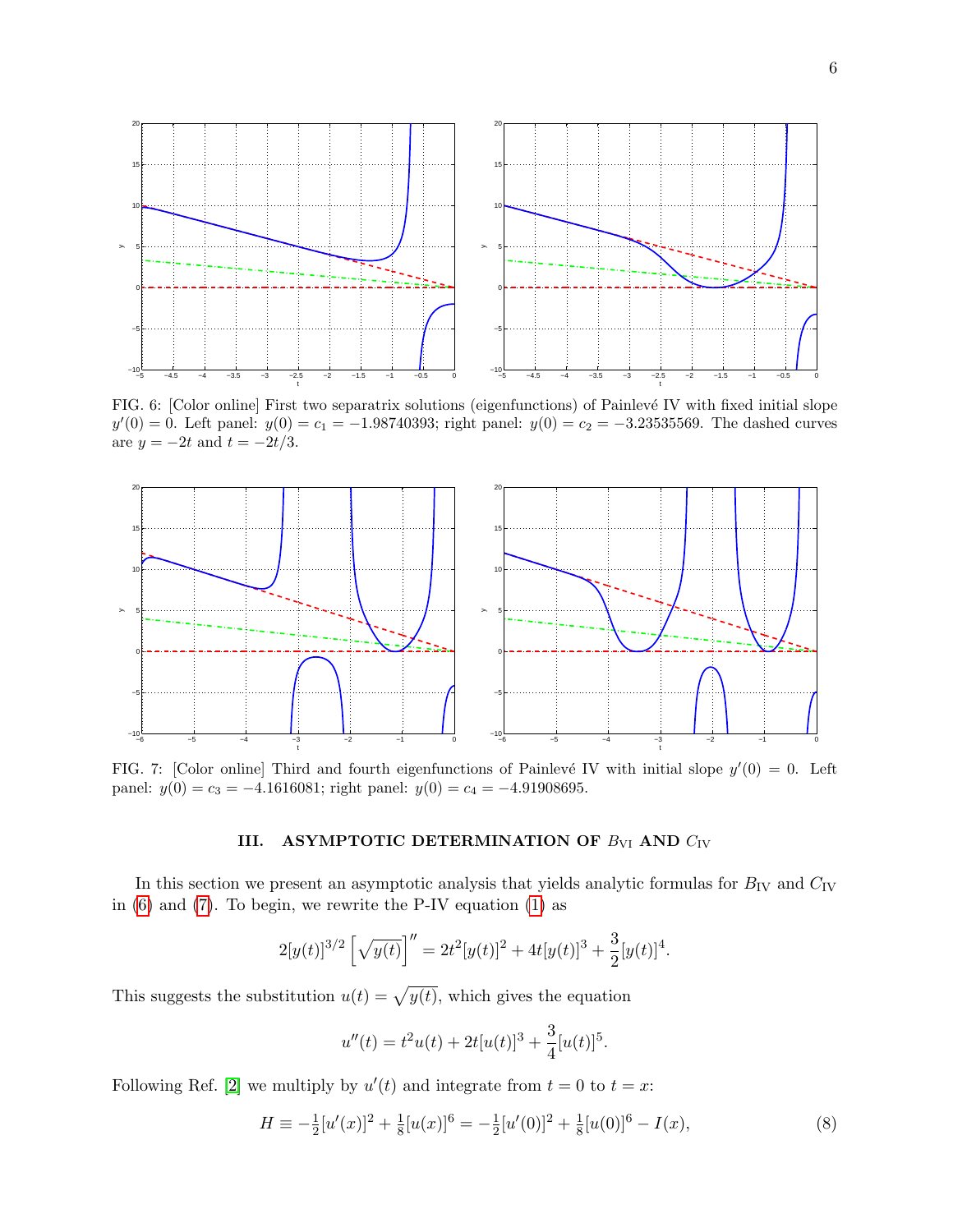

FIG. 8: [Color online] Eleventh and twelth eigenfunctions of Painlevé IV with initial slope  $y'(0) = 0$ . Left panel:  $y(0) = c_{11} = -8.51211189$ ; right panel:  $y(0) = c_{12} = -8.90805963$ .

<span id="page-6-0"></span>

<span id="page-6-1"></span>FIG. 9: [Color online] Numerical evidence that  $I(x)$  is small for fixed x as  $n \to \infty$ .

where  $I(x) = \int_0^x dt (t^2u(t)u'(t) + 2t[u(t)]^3u'(t))$ . The path of t integration used here is like that used to compute  $y(t)$  numerically in Sec. [II;](#page-1-2) the path follows a straight line until it approaches a pole, at which point it makes a semicircular detour in the complex-t plane to avoid the pole.

If we evaluate  $H(x)$  on the imaginary-t axis we obtain the Hamiltonian

<span id="page-6-2"></span>
$$
\hat{H} = \frac{1}{2}\hat{p}^2 + \frac{1}{8}\hat{x}^6.
$$
\n(9)

This Hamiltonian can be interpreted in two possible ways, either as a Hermitian Hamiltonian for which the eigenfunctions vanish as  $x \to \pm \infty$  or as a PT-symmetric Hamiltonian for which the eigenfunctions vanish as  $|x| \to \infty$  with  $\arg x = -\frac{1}{4}$  $\frac{1}{4}\pi$  and  $-\frac{3}{4}$  $\frac{3}{4}\pi$ . To see which quantization scheme is correct we calculate  $I(x)$  numerically (see Fig. [9\)](#page-6-1).

We find numerically that on the lines arg  $x = -\frac{1}{4}$  $\frac{1}{4}\pi$  and  $-\frac{3}{4}$  $\frac{3}{4}\pi$  the function  $I(x)$  and becomes small compared with H as  $n \to \infty$  for fixed x. Thus, for an eigenfunction of P-IV we can interpret H as a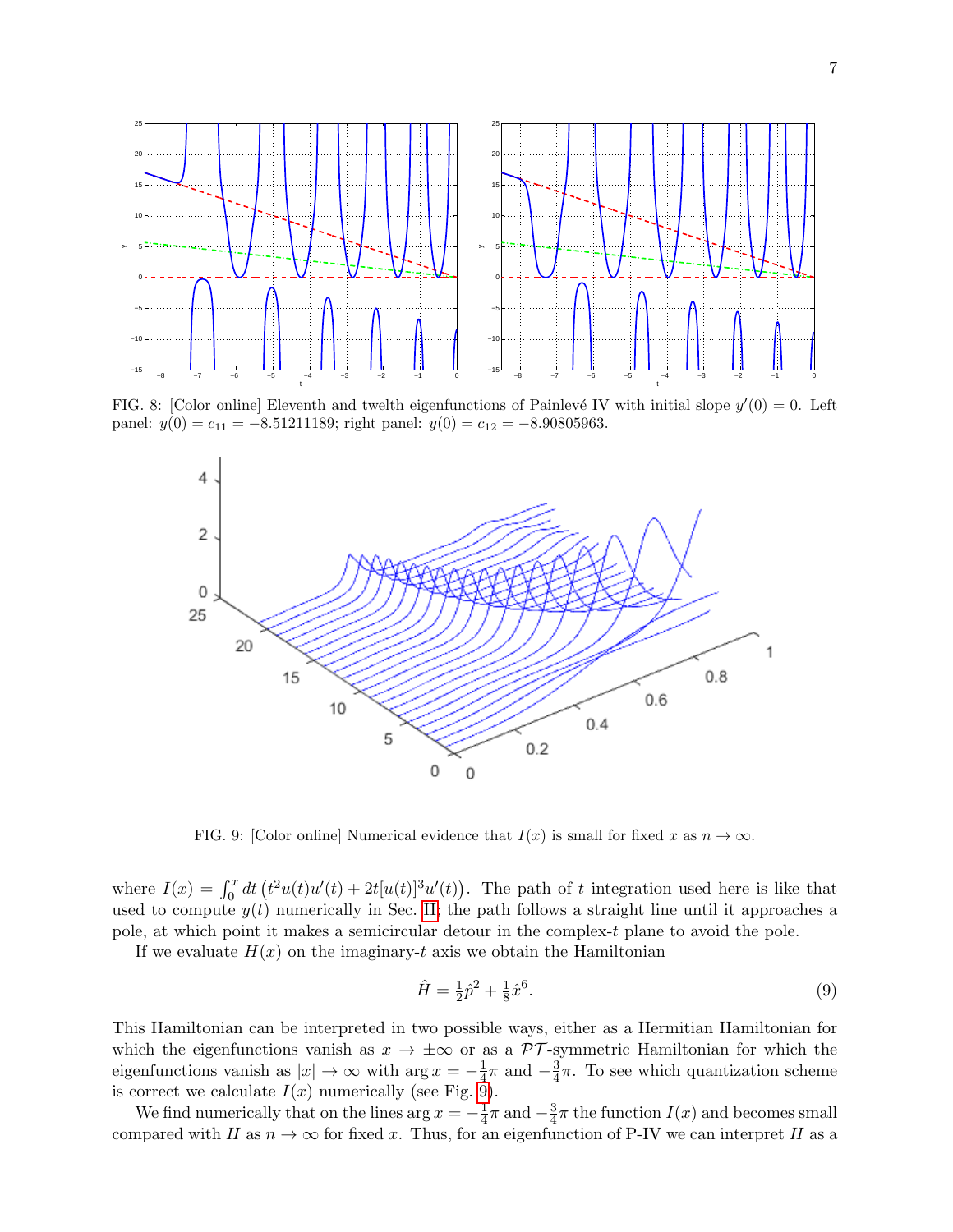time-independent quantum-mechanical Hamiltonian. We conclude that the large-n (semiclassical) behavior of the P-IV eigenvalues can be determined by solving the linear quantum-mechanical eigenvalue problem  $\hat{H}\psi = E\psi$ , where  $\hat{H} = \frac{1}{2}$  $\frac{1}{2}\hat{p}^2 + \frac{1}{8}$  $\frac{1}{8}\hat{x}^6$ . The large eigenvalues of this Hamiltonian can be found by using the complex WKB techniques discussed in detail in Ref. [\[11\]](#page-8-8). For the general class of  $\mathcal{PT}$ -symmetric Hamiltonians  $\hat{H} = \frac{1}{2}$  $\frac{1}{2}\hat{p}^2 + g\hat{x}^2$   $(i\hat{x})^{\varepsilon}$   $(\varepsilon \ge 0)$ , the WKB approximation to the *nth* eigenvalue  $(n \gg 1)$  is given by

$$
E_n \sim \frac{1}{2} (2g)^{2/(4+\varepsilon)} \left[ \frac{\Gamma\left(\frac{3}{2} + \frac{1}{\varepsilon+2}\right) \sqrt{\pi} n}{\sin\left(\frac{\pi}{\varepsilon+2}\right) \Gamma\left(1 + \frac{1}{\varepsilon+2}\right)} \right]^{(2\varepsilon+4)/(\varepsilon+4)}.
$$
 (10)

Thus, for H in [\(9\)](#page-6-2) we take  $g = 1/8$  and  $\varepsilon = 4$  and obtain the asymptotic behavior

$$
E_n \sim \left[\sqrt{\pi}\Gamma\left(\frac{5}{3}\right)n/\Gamma\left(\frac{7}{6}\right)\right]^{3/2} \quad (n \to \infty). \tag{11}
$$

Since  $\hat{H}$  in [\(9\)](#page-6-2) is time independent, we can evaluate H in [\(8\)](#page-5-3) for fixed  $y(0)$  and large  $y'(0) = b_n$ and obtain the result that

$$
b_n \sim 4\sqrt{E_n/2} = B_{\rm IV} n^{3/4} \quad (n \to \infty),\tag{12}
$$

which verifies [\(5\)](#page-1-3). We then read off the analytic value of the constant  $B_{\rm IV}$ :

$$
B_{\rm IV} = 2^{3/2} \left[ \sqrt{\pi} \Gamma \left( \frac{5}{3} \right) / \Gamma \left( \frac{7}{6} \right) \right]^{3/4}, \tag{13}
$$

which agrees with the numerical result in  $(6)$ . Also, if we take the initial slope  $y'(0)$  to vanish and take the initial condition  $y(0) = c_n$  to be large, we obtain an analytic expression for  $C_{\text{IV}}$ ,

$$
C_{\rm IV} = -2\left[\sqrt{\pi}\Gamma\left(\frac{5}{3}\right)/\Gamma\left(\frac{7}{6}\right)\right]^{1/2},\tag{14}
$$

which agrees with the numerical result in [\(7\)](#page-4-2).

## <span id="page-7-0"></span>IV. CONCLUDING REMARKS

In this paper we have shown that the fourth Painlevé equation P-IV exhibits instabilities that are associated with separatrix solutions. The initial conditions that give rise to these separatrix solutions are eigenvalues. We have calculated the semiclassical (large-eigenvalue) behavior of the eigenvalues in two ways, first by using numerical techniques and then by using asymptotic methods to reduce the initial-value problems for the nonlinear P-IV equation [\(1\)](#page-0-2) to the linear eigenvalue problem associated with the time-independent Schrödinger equation for the  $\mathcal{PT}$ -symmetric  $x^6$ potential. The agreement between these two approaches is exact.

The obvious continuation of this work is to examine the three remaining Painlevé equations, P-III, P-V, and P-VI, to see if there are instabilities, separatrices, and eigenvalues for these equations as well. It is quite surprising that P-I, P-II, and P-IV are associated with the  $\mathcal{PT}$ -symmetric  $x^2(ix)^{\epsilon}$  for the values  $\epsilon = 1, 2$ , and 4 and it will be interesting to see if these more complicated Painlevé equations have associated values of  $\varepsilon$  as well.